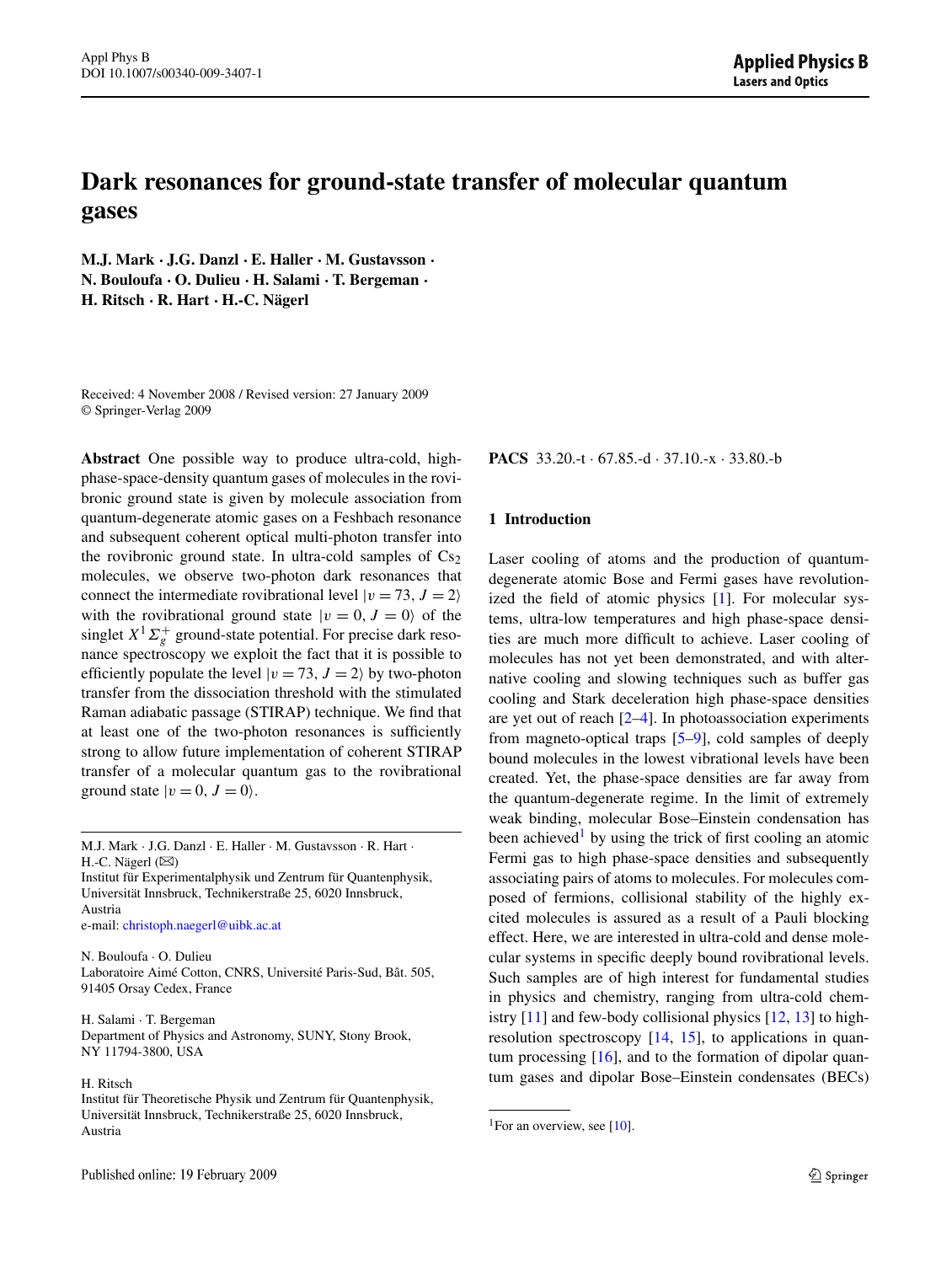[\[17](#page-6-0), [18](#page-6-0)]. For these experiments full control over the molecular wave function is desired. In addition, high densities are required for molecular quantum gas studies. Only in the rovibronic ground state, i.e. the lowest energy level of the electronic ground state, is collisional stability assured.

For the production of molecular quantum gases in the absolute ground state, we follow a scheme in which the technique of stimulated two-photon transfer is repeatedly applied to molecules associated on a Feshbach resonance from a high-density sample of ultra-cold atoms such as a Bose– Einstein condensate. The initially very loosely bound molecules are to be transferred in a few successive steps to the rovibrational ground state, acquiring more and more binding energy. The scheme has several advantages. It is fully coherent, not relying on spontaneous processes, allowing high state selectivity, and it involves only a comparatively small number of intermediate levels. The scheme is expected to allow the removal of a ground state binding energy of typically 0.5 eV for an alkali dimer without appreciably heating the molecular sample. It essentially preserves phase-space density and coherence of the particle wave function, allowing the molecular sample to inherit the high initial phase-space density from the atomic sample. Ideally, the scheme will ultimately result in the formation of a molecular BEC. A major challenge is given by the low radial wave function overlap between successive molecular levels, potentially leading to prohibitively low transition rates for the two-photon transitions that could only be compensated by the use of further (smaller) transfer steps.

In a crucial experiment, Winkler et al. [[19](#page-6-0)] demonstrated that coherent two-photon transfer by means of the stimulated Raman adiabatic passage (STIRAP) technique [[20\]](#page-6-0) can efficiently be implemented with quantum gases of weakly bound Feshbach molecules. In that work, the transferred molecules, in this case  $Rb_2$ , were still weakly bound with a binding energy of much less than  $10^{-4}$  of the binding energy of the rovibrational ground state. In particular, wave-function overlap of the final level with the rovibrational ground state is negligible. Nevertheless, an important result of the experiment was the demonstration that, even with excitation near the excited  $S + P$  asymptote, parasitic excitation of unwanted molecular transitions by the STIRAP laser beams can largely be avoided. Recently, Danzl et al. [[21\]](#page-6-0) showed efficient coherent STIRAP transfer into deeply bound rovibrational levels in the quantum gas regime. More specifically, transfer into the rovibrational level  $|v = 73$ ,  $J = 2$  of the singlet  $X^1 \Sigma_g^+$  molecular potential of the Cs dimer was demonstrated. This level is bound by 1061 wavenumbers, more than one-fourth of the binding energy of the rovibrational ground state. Here, as usual, *v* and *J* denote the vibrational and rotational quantum numbers, respectively. This intermediate level was chosen so as to give a balanced distribution for the wave-function overlap in a four-photon transfer scheme to the ground state,

i.e. to assure that all four dipole transition moments are of comparable magnitude. This level can thus serve as a transfer state towards the rovibrational ground state  $|v = 0$ ,  $J = 0$ , allowing coherent ground-state transfer with two two-photon transitions. Also, recently, Ni et al. [\[22](#page-6-0)] have demonstrated transfer all the way into the rovibrational ground state  $|v = 0, J = 0\rangle$  of the singlet  $X^1 \Sigma^+$  molecular potential in a quantum gas of KRb molecules. The transfer could be achieved in a single step as a result of the favorable run of the excited state potentials in the case of heteronuclear alkali dimers [[23\]](#page-6-0). Also, the lowest rovibrational level of the Rb<sub>2</sub> triplet  $a^3 \Sigma_u^+$  potential has recently been populated in the quantum gas regime using the STIRAP technique [[24\]](#page-6-0).

Here, in an ultra-cold and dense sample of Cs molecules, we present two-photon dark resonances connecting the rovibrational level  $|v = 73, J = 2\rangle$  of the Cs dimer singlet  $X^1 \Sigma_g^+$  molecular potential with the rovibrational ground state  $|v = 0, J = 0\rangle$ . Starting from  $|v = 73, J = 2\rangle$ , we first perform molecular loss spectroscopy by laser excitation in the wavelength range from 1329 to 1365 nm. We searched for suitable rovibrational levels of the  $A^1 \Sigma_u^+ (0_u^+)$ and  $b^3 \Pi_u(0_u^+)$  excited electronic states which are mixed due to spin–orbit coupling. Hereafter, these states will be referred to as the  $(A - b)$   $0<sub>u</sub><sup>+</sup>$  system. These levels are 9893 to 10 091 wavenumbers above the rovibronic ground state, corresponding to a wavelength range from 1011 to 991 nm for the transition to the rovibronic ground state. We then perform dark-state spectroscopy by simultaneous laser irradiation near 1350 and 1000 nm. We find several dark resonances, from which we derive normalized transition strengths and find that at least one of the two-photon transitions is favorable for ground-state transfer.

## **2 Molecular energy levels and laser transitions**

Figure [1](#page-2-0) shows the energy of the relevant  $Cs<sub>2</sub>$  molecular states and the optical transitions for our transfer scheme. State  $|1\rangle$  is the initial weakly bound Feshbach state that we populate out of an atomic BEC of Cs atoms via Feshbach as-sociation [[25\]](#page-6-0). For the transfer from  $|1\rangle$  to the rovibrational ground state  $|5\rangle = |v = 0, J = 0\rangle$ , three intermediate levels  $|2\rangle$ ,  $|3\rangle$ , and  $|4\rangle$  are needed. All five molecular levels are coupled by two two-photon transitions in a distorted M-shaped configuration as shown in Fig. [2](#page-2-0). Levels  $|2\rangle$  and  $|4\rangle$  belong to the  $(A - b)$   $0^+_u$  system. We have identified level  $|2\rangle$  as the 225th one of the  $(A - b)$   $0<sub>u</sub><sup>+</sup>$  system, with an uncertainty of two in the absolute numbering, and  $|3\rangle$  is the level with  $v = 73$  and  $J = 2$  of the  $X^1 \Sigma_g^+$  ground-state potential [\[21](#page-6-0)]. A two-photon laser transition with laser *L*<sup>1</sup> at 1126 nm and laser  $L_2$  at 1006 nm couples  $|1\rangle$  to  $|3\rangle$  via  $|2\rangle$ . There are now several possibilities for coupling  $|3\rangle$  to  $|5\rangle$ , differing in the choice of the excited level  $|4\rangle$ . The aim of this work is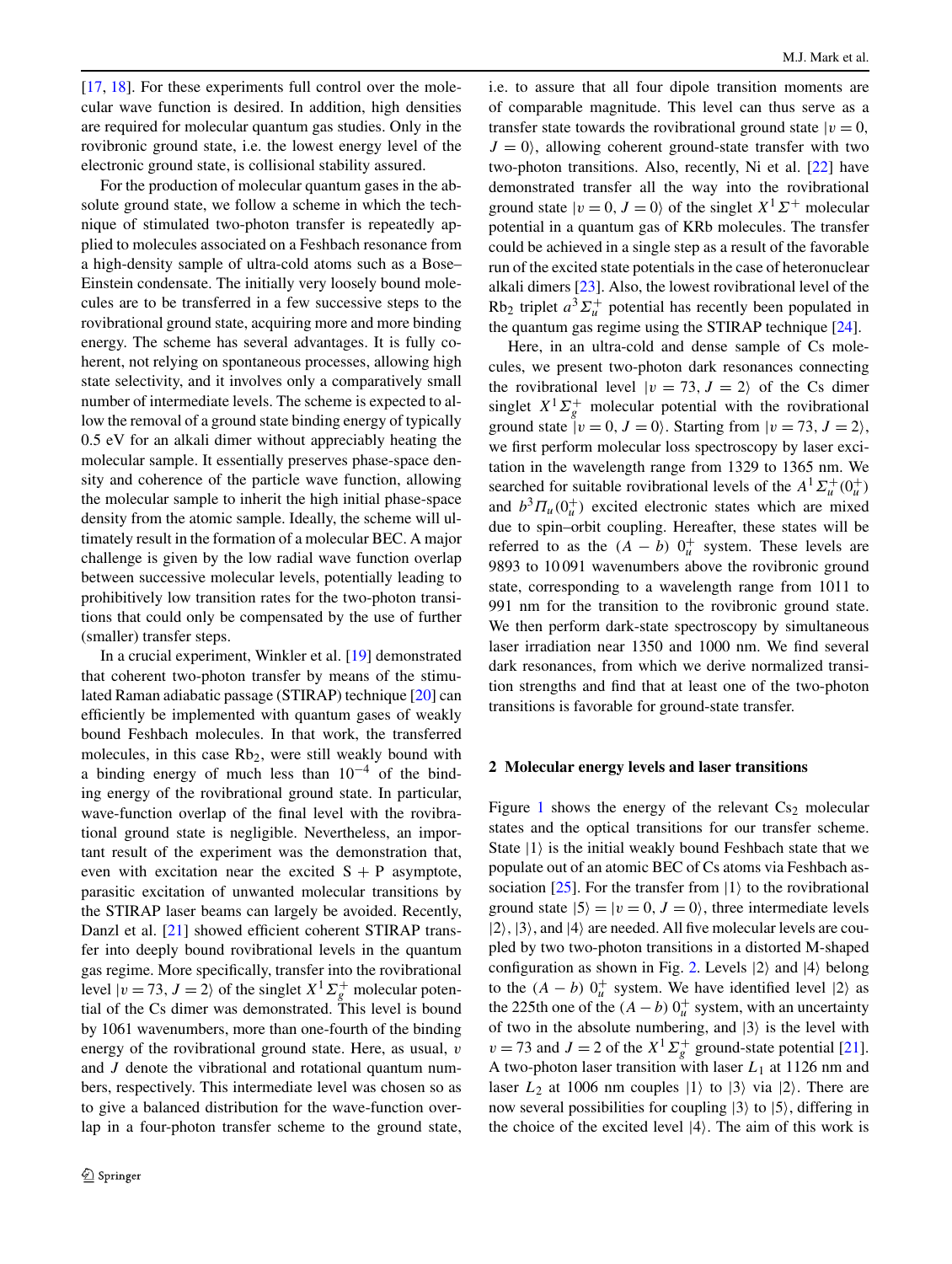<span id="page-2-0"></span>

**Fig. 1** Molecular level scheme for Cs<sub>2</sub>. Molecules in a weakly bound Feshbach level  $|1\rangle = |v \approx 155\rangle$  (not resolved near the  $6S + 6S$  asymptote) are transferred to the rovibrational level  $|3\rangle = |v = 73, J = 2\rangle$ of the singlet  $X^1 \Sigma_g^+$  ground-state potential with a binding energy of 1061 cm−<sup>1</sup> by a two-photon STIRAP process [[21](#page-6-0)] involving lasers *L*<sup>1</sup> and *L*<sup>2</sup> near 1126 and 1006 nm. The following two-photon transition from  $|3\rangle$  to  $|5\rangle = |v = 0, J = 0\rangle$  and also to  $|v = 0, J = 2\rangle$  is then probed by lasers  $L_3$  and  $L_4$  near 1350 and 1000 nm, respectively. Level  $|2\rangle$  is the 225th level of the electronically excited  $(A - b)$   $0_{u}^{+}$ system. Here, we probe suitable candidate levels for  $|4\rangle$ , connecting  $|3\rangle$  to  $|5\rangle$ . These candidate levels also belong to the  $(A - b)$   $0<sup>+</sup><sub>u</sub>$  system and include levels with coupled channel vibrational numbers  $v' = 57$ to 68. The position of the *vertical arrows* is not meant to reflect the internuclear distance at which the transition takes place



**Fig. 2** Five-level distorted M-scheme. The one-photon detunings and Rabi frequencies of  $L_i$  are  $\Delta_i$  and  $\Omega_i$ ,  $i = 1, 2, 3, 4$ . For STIRAP to  $|v = 73$ ,  $J = 2$  the detunings for  $L_1$  and  $L_2$  are  $\Delta_1 \approx 0 \approx \Delta_2$ 

to identify a suitable level  $|4\rangle$  from the  $(A - b)$   $0<sub>u</sub><sup>+</sup>$  system with sufficient wave-function overlap with both  $|3\rangle$  and  $|5\rangle$ . We search for level  $|4\rangle$  in the energy range of 9893 to 10 091 cm<sup>-1</sup> above the rovibrational ground state  $|5\rangle$ . Molecular structure calculations as outlined in Sect. [4](#page-3-0) show that in this range there are candidate states for  $|4\rangle$  that have dipole transition matrix elements with both  $|3\rangle$  and  $|5\rangle$  of comparable magnitude, allowing optimum STIRAP performance. The wavelengths for the lasers *L*<sup>3</sup> and *L*<sup>4</sup> driving the associated two-photon transition are near 1350 and 1000 nm, respectively. We derive all laser light for driving the molecular transitions from highly stable, widely tunable diode laser systems with kHz line widths. For short-term stability, the lasers are all locked to narrow-band optical resonators. For long-term stability, the optical resonators are referenced to an infrared, fiber-laser-based frequency comb, covering the wavelength range from about 980 nm to about 2000 nm.

## **3 Preparation of a molecular quantum gas in**  $v = 73$ *,*  $J = 2$

Our sample preparation procedure follows [[21\]](#page-6-0). In summary, we first produce a cigar-shaped BEC of typically  $1.5 \times 10^5$  cesium atoms in the lowest hyperfine sublevel  $F = 3$ ,  $m_F = 3$  in a crossed optical dipole trap. As usual, *F* is the atomic angular momentum quantum number and  $m_F$  its projection. The trapping light at 1064.5 nm is derived from a single-frequency, highly stable Nd:YAG laser. Using a *d*-wave Feshbach resonance at 4.8 mT [\[26](#page-6-0)] we then produce a quantum gas of weakly bound Feshbach molecules out of the BEC  $[25]$  $[25]$ . For this, we first ramp the magnetic field from the BEC production value of 2.0 to 4.9 mT, slightly above the Feshbach resonance. The molecules are produced on a downward sweep at a typical sweep rate of 0.025 mT/ms. The resulting ultra-cold sample contains up to 11 000 molecules, immersed in the bath of the remaining BEC atoms. For the present experiments we shut off the trap and perform all subsequent measurements in free flight. This reduces the particle density, in particular during the later detection stage of the experiment, and hence reduces atom–molecule collisional loss, thus increasing the molecular signal. Following two avoided state crossings while further sweeping the magnetic field to lower values, we transfer the molecules via a weakly bound, open-channel *s*-wave molecular state into the still weakly bound, closed-channel *s*-wave molecular state  $|1\rangle$  by magnetic field ramping [\[21](#page-6-0)]. This is the starting state for the subsequent optical transfer. As with all other weakly bound Feshbach states, it belongs to both the  $X^1 \Sigma_g^+$  ground-state potential and the lowest triplet  $a^3 \Sigma_u^+$  potential and is hence of mixed character. It has zero rotational angular momentum. At a field of 1.9 mT, it has a binding energy of 5 MHz×*h*, where *h* is Planck's constant, with respect to the  $F = 3$ ,  $m_F = 3$  two-atom as-ymptote [\[26](#page-6-0)]. We detect molecules in  $|1\rangle$  by reverse magnetic field ramping, leading to dissociation on the Feshbach resonance at 4.8 mT, and subsequent imaging of the resulting atoms [[25\]](#page-6-0).

We transfer the molecules from  $|1\rangle$  to the rovibrational level  $|3\rangle = |v = 73, J = 2\rangle$  with the STIRAP technique [\[21](#page-6-0)]. For this, about 3 ms after molecule production, with the magnetic field ramping completed, laser *L*<sup>2</sup> at 1006 nm is pulsed on first and then laser *L*<sup>1</sup> at 1126 nm. Both lasers are on resonance within a few kHz. The pulse-overlap time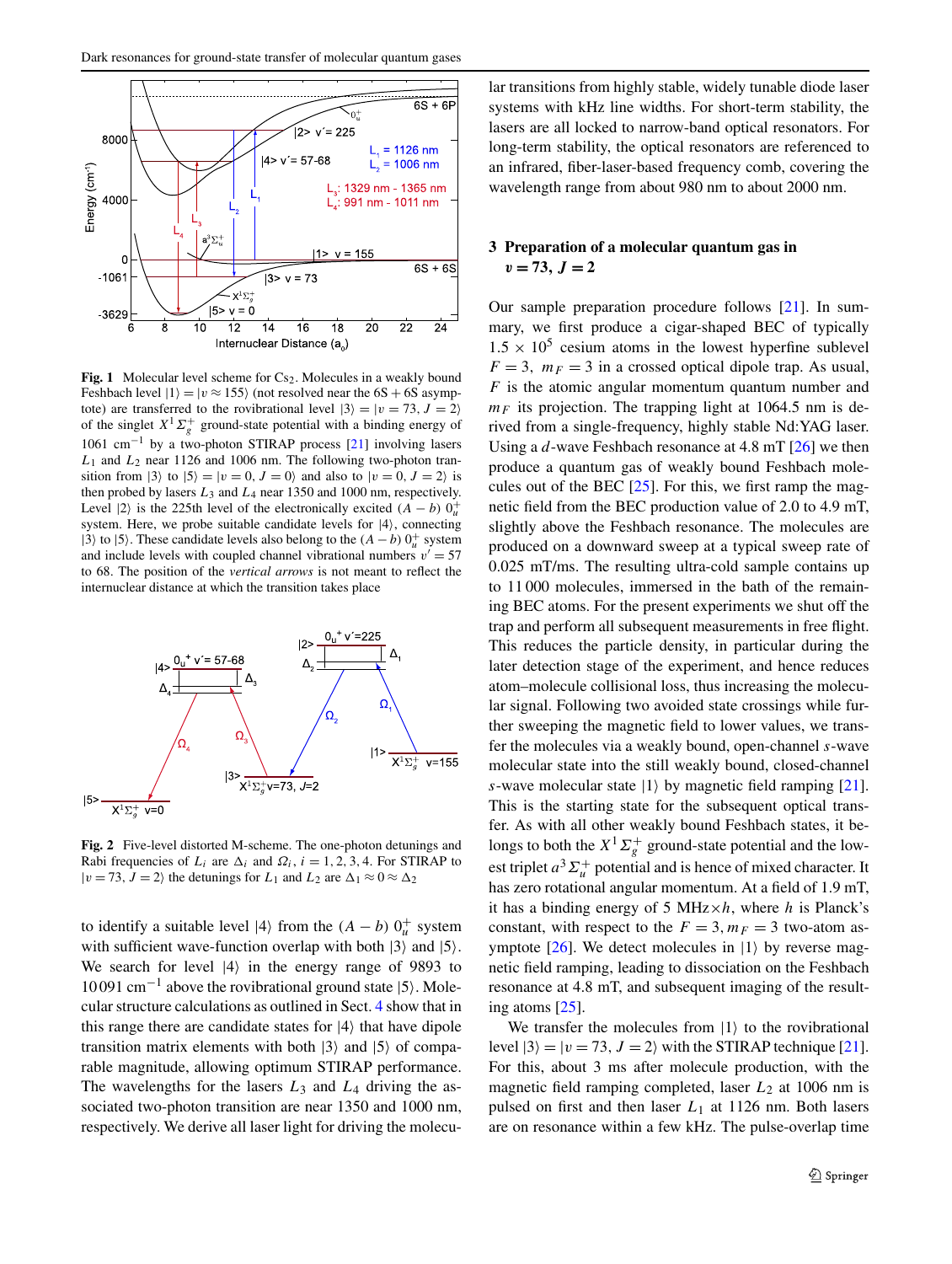<span id="page-3-0"></span>is about 10 µs. With peak Rabi frequencies of  $\Omega_1 \approx 2\pi \times$ 3 MHz and  $\Omega_2 \approx 2\pi \times 6$  MHz we transfer about 80% of the molecules to  $|3\rangle$ . We find that the molecular sample is not heated as a result of the STIRAP transfer. A residual kinetic energy on the order of  $k_B \times 10$  nK comes from the expansion energy of the initial atomic sample. Our current procedure allows us to produce a sample of up to 8000 molecules in state  $|3\rangle$  every 12 s. For the loss spectroscopy as detailed below, we irradiate the molecules in  $|3\rangle$  with light near 1350 nm for a certain waiting time. We then measure the fraction of molecules that have remained in  $|3\rangle$ . For this, we transfer the remaining molecules back to  $|1\rangle$  using the reverse STIRAP process and determine the number of molecules in  $|1\rangle$ . Without irradiation with light near 1350 nm we transfer more than 65% of the molecules from  $|1\rangle$  to  $|3\rangle$  and back to  $|1\rangle$  [[21\]](#page-6-0).

### **4 Loss spectroscopy**

In the heavy alkali dimers, most notably Cs<sub>2</sub>, the  $A^1 \Sigma_u^+$ and  $b^3\Pi_{0\mu}$  states are strongly mixed by spin–orbit coupling even in the lowest levels of the *A* state, leading to a mixed singlet–triplet character of the levels. Paradoxically, the levels of predominantly triplet  $b^3 \Pi_{0u}$  character are of special interest here for transfer to the rovibrational ground state  $|v = 0, J = 0\rangle$  of the singlet  $X^1 \Sigma_g^+$  electronic ground state. As determined by data fits described below, the predominantly  $b^3 \Pi_{0u}$  levels happen to have significant singlet character over the regions of internuclear distance that are most important for transitions of interest in this work and thus couple to levels of the  $X^1 \Sigma_g^+$  state in a two-photon transition. For STIRAP transfer, they provide a more balanced distribution of Franck–Condon factors than the levels of predominantly  $A^1 \Sigma_u^+$  character.

To model the strongly interacting  $A^1 \Sigma_u^+$  and  $b^3 \Pi_{0u}$ states, a coupled channel approach is needed. The calculations used to characterize the level structure of these interacting states in  $Cs<sub>2</sub>$  [\[27](#page-6-0)] employed methods developed from previous work on *A* and *b* states of  $K_2$  [[28,](#page-6-0) [29\]](#page-6-0), RbCs [\[30](#page-6-0)], Na<sub>2</sub> [[31\]](#page-6-0), and Rb<sub>2</sub> [\[32](#page-6-0)]. The discrete variable representation (DVR) approach [[33\]](#page-6-0) was used to calculate eigenvalues for coupled channels. Similar computational approaches, differing in the detailed numerical methods, have been applied recently also to the *A* and *b* states of NaRb [\[34](#page-6-0)].

Prior to the present experiments, the energies of the  $Cs<sub>2</sub>$  $(A - b)$  0<sup>+</sup> levels in the energy range of interest were approximately established by fits to two sets of data using the coupled channel approach. High-resolution data was obtained by Fourier transform spectroscopy (FTS) at Laboratoire Aimé Cotton (LAC) using transitions to the  $X^1 \Sigma_g^+$ state. The second set of data, from Tsinghua and Temple Universities, contained, besides additional high-resolution

 $(A - b) \rightarrow X$  transitions, lines from  $2^3 \Delta_{1g} \rightarrow b^3 \Pi_{0u}$  emission [[35\]](#page-6-0) in an energy range that lies somewhat below the region of interest for the present work. This made it possible to establish the vibrational numbering for the  $b^3\Pi_{0\mu}$  state and to construct a potential for this state. The coupled channel fit determined the spin–orbit coupling function between the *A* and the *b* states and hence the singlet–triplet mixing. The calculated energies for the highly mixed  $(A - b)$   $0<sub>u</sub><sup>+</sup>$  levels above the minimum of the *A* state exhibited an overall rms deviation of about 0.07 cm<sup>-1</sup> as compared with the highresolution observations. However, the predominantly  $b^3\Pi_{0u}$ levels were only established to about  $\pm 2$  cm<sup>-1</sup> in the region of interest for the ground-state transfer. This region is above that for which data was obtained from  $2^3\Delta_{1g} \rightarrow b^3\Pi_{0u}$ emission [\[35](#page-6-0)], but lower than the regime where  $b^3 \Pi_{0u}$  levels acquire sufficient singlet character to be observed in the FTS work.

Because of the uncertainty in the positions of mixed  $(A - b)$  levels in this region, we decided to perform a systematic, broad-range search around expected transition energies in the wavelength range from 1329 to 1365 nm. For this, we perform double STIRAP from  $|1\rangle$  to  $|3\rangle$  and back with a waiting time of typically  $\tau = 1$  ms. During the waiting time, we irradiate the sample with laser  $L_3$  at an estimated intensity of  $5 \times 10^4$  mW/cm<sup>2</sup>. Laser  $L_3$  is a diode laser with grating feedback. On the time scale of our experiment, the resonator of the laser is sufficiently stable, allowing systematic tuning of the laser without locking the laser to its external resonator. We step the laser frequency in units of typically 20 MHz by tuning the piezo element on the grating. We monitor the laser wavelength with a homebuilt wavemeter at approximately 300-MHz accuracy. For the initial broad range line search we increased the repetition rate of the experiment by stopping evaporative cooling slightly before condensation sets in. Data points are taken essentially at the cycle rate of the experiment, which is given by the sample production time. We step the laser with each experimental cycle and look for a dip in the molecule number. Once such a dip is found, typically consisting of a few data points, we perform a more precise scan by locking the laser to the external, highly stable resonator and then the external resonator to the infrared frequency comb. This allows us to detune the laser with kHz precision. Figure [3a](#page-4-0) shows a typical loss resonance near 1351 nm. We reduce the laser intensity such that on resonance at most 80% of the molecules are lost within 20 µs. From such measurements the transition strength as given by the normalized Rabi frequency and the natural line width of the excited state can be deduced. The typical width of the excited state molecular levels that we have identified is  $2\pi \times 2$  MHz, in agreement with typical expected lifetimes. Figure [3](#page-4-0)b shows a measurement of the time dependence of the molecular loss. Here, we step the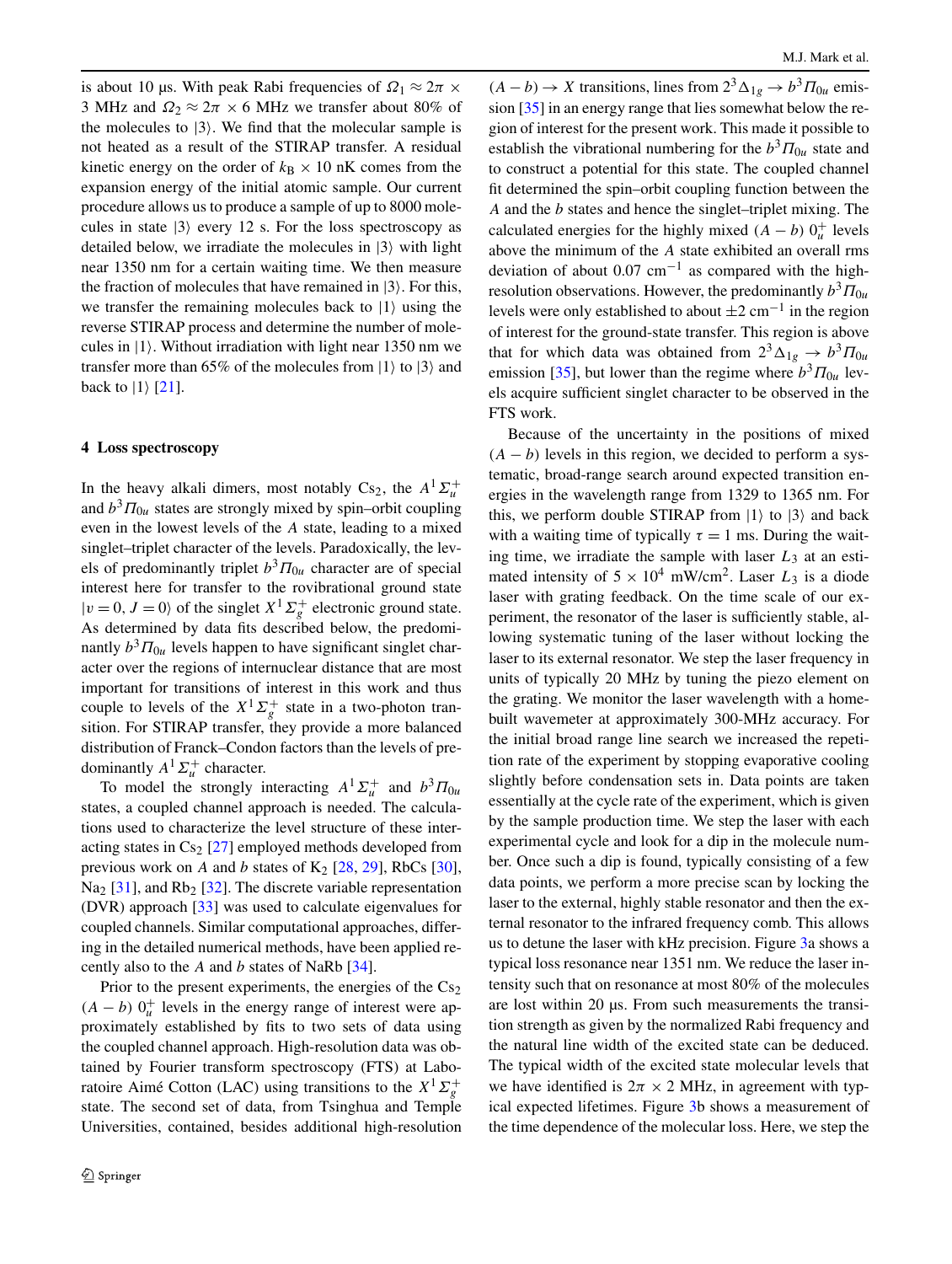<span id="page-4-0"></span>

**Fig. 3** Loss resonances for excitation near 1351 nm from  $|3\rangle = |v = 73, J = 2\rangle$  of the  $X^1 \Sigma_g^+$  ground-state potential. **(a)** Loss of molecules in  $|3\rangle$  as a function of laser detuning  $\Delta_3$  near 1351 nm after a waiting time of 20 µs. The *solid line* represents a model calculation matched to the data, yielding an excited state natural line width of  $2\pi \times 2$  MHz. **(b)** Time dependence of molecular loss on resonance at 1351 nm for two different laser intensities. (1)  $270 \pm 80$  mW/cm<sup>2</sup>, (2)  $570 \pm 80$  mW/cm<sup>2</sup>. The fitted exponential decay gives the decay constants  $\tau_d = 26 \pm 4$  µs for 270 mW/cm<sup>2</sup> and  $\tau_d = 14 \pm 2$  µs for 570 mW/cm<sup>2</sup>

waiting time  $\tau$  from 0 to 50  $\mu$ s, while the laser is kept on resonance. In total, we have found seven excited levels belonging to the  $(A - b)$   $0<sub>u</sub><sup>+</sup>$  system. They are listed in Table 1 along with the dominant overall character (either  $A^T \Sigma_u^+$  state or  $b<sup>3</sup>$ *Π*<sub>0*u*</sub> state) of the vibrational wave function as determined from the coupled state calculations. Within the wavelength range from 1329 to 1365 nm, theory predicts the existence of five more levels of the  $(A - b)$   $0<sub>u</sub><sup>+</sup>$  system, whose energies are also displayed in Table 1. For most of them, the wavefunction overlap is not expected to be favorable for STIRAP transfer to  $X^{-1}\Sigma_g^+$   $|v=0\rangle$ . However, an improved model of the energy level structure, based on all the data except one FTS point with a large residual, fits the observed transitions to a rms residual error of  $0.02 \text{ cm}^{-1}$ , indicating that additional resonances can be found with searches over very limited ranges of laser frequency.

## **5** Dark resonances with  $|v = 0, J = 0\rangle$  and  $|v = 0, J = 2\rangle$

In our recent work  $[21]$  $[21]$  we have greatly improved the value for the binding energy of the rovibrational ground state  $|5\rangle = |v = 0, J = 0\rangle$  by determining the binding energy of  $|v = 73\rangle$  and using well-known data from conventional molecular spectroscopy [[36,](#page-6-0) [37](#page-6-0)]. Our measurement was limited by the calibration of our wavemeter, not allowing us to determine the number of the teeth of the frequency comb, and by the precision of the spectroscopy data. Searching for  $|5\rangle$  in dark-state spectroscopy is now a straightforward task as only a range of about  $0.002 \text{ cm}^{-1}$  needs to be scanned. We do this by exciting the transitions from  $|3\rangle$  to  $|4\rangle$  with laser  $L_3$  and from  $|4\rangle$  to  $|5\rangle$  with laser  $L_4$  simultaneously. The intensity for  $L_4$  is typically  $5 \times 10^4$  mW/cm<sup>2</sup>. As is well known, the two light fields create a molecule–molecule

**Table 1** Levels of the  $(A - b)$   $0<sup>+</sup><sub>u</sub>$  system in the region 9893 to 10 091 cm<sup>-1</sup> above  $X^1 \Sigma_g^+$  |*v* = 0, *J* = 0). The first column gives the coupled channel vibrational numbers of the individual levels. Levels marked with <sup>∗</sup> have not been searched for and the level energies given are those determined from the coupled channel calculations. The column labeled 'C' gives the predominant contribution to the overall vibrational wave function, which is either predominantly  $A^1 \Sigma_u^+$  or predominantly *b*3*Π*0*u*, indicated by *A* and *b*, respectively. The number in brackets gives the order within the two progressions of levels with either predominantly  $A^1 \Sigma_u^+$  or predominantly  $b^3 \Pi_{0u}$  character. Both the  $|J = 1\rangle$  and the  $|J = 3\rangle$  rotational levels were identified for all observed excited state levels. The wavemeter accuracy gives a typical uncertainty in wavelength of ±0*.*002 nm, which translates into  $\pm 0.011$  cm<sup>-1</sup> uncertainty in the value for the energy above  $|v = 0, J = 0\rangle$ . The energy relative to  $X^1 \Sigma_g^+ |v = 0, J = 0\rangle$  of experimentally determined levels is based on the measured excitation wavelength from  $X^1 \Sigma_g^+$   $|v = 73$ ,  $J = 2$ ) and the  $X^1 \Sigma_g^+$   $|v = 73$ ) level energy from [\[37\]](#page-6-0), which introduces an additional uncertainty of 0.001 cm<sup>−</sup>1. De-excitation wavelengths are obtained from dark-resonance spectroscopy involving the respective intermediate excited state level and the rovibronic ground state  $X^1 \Sigma_g^+$   $|v = 0, J = 0\rangle$ . n. m.: not measured

| $\boldsymbol{v}'$ | C     | $\overline{J}$   | Excitation<br>wavelength<br>from $X^1\Sigma_g^+$<br>$ v = 73.$<br>$J = 2$ [nm] | Energy above<br>$X^1\Sigma^+$<br>$ v=0, J=0\rangle$<br>$\text{[cm}^{-1}$ ] | De-excitation<br>wavelength to<br>$X^1\Sigma_g^+$<br>$ v=0, J=0\rangle$<br>$\lceil nm \rceil$ |
|-------------------|-------|------------------|--------------------------------------------------------------------------------|----------------------------------------------------------------------------|-----------------------------------------------------------------------------------------------|
| 57                | A(7)  | 1                | 1365.148                                                                       | 9893.002                                                                   | n.m.                                                                                          |
| 57                | A(7)  | 3                | 1365.131                                                                       | 9893.094                                                                   | n. m.                                                                                         |
| $*_{58}$          | b(50) | 0                | 1362.893                                                                       | 9905.126                                                                   | n.m.                                                                                          |
| $*59$             | A(8)  | $\boldsymbol{0}$ | 1357.748                                                                       | 9932.927                                                                   | n.m.                                                                                          |
| 60                | b(51) | 1                | 1357.091                                                                       | 9936.497                                                                   | n.m.                                                                                          |
| 60                | b(51) | 3                | 1357.071                                                                       | 9936.606                                                                   | n. m.                                                                                         |
| 61                | b(52) | 1                | 1351.367                                                                       | 9967.707                                                                   | 1003.240                                                                                      |
| 61                | b(52) | 3                | 1351.347                                                                       | 9967.816                                                                   | n.m.                                                                                          |
| $*62$             | A(9)  | $\boldsymbol{0}$ | 1350.388                                                                       | 9973.068                                                                   | n. m.                                                                                         |
| 63                | b(53) | 1                | 1345.725                                                                       | 9998.729                                                                   | 1000.128                                                                                      |
| 63                | b(53) | 3                | 1345.705                                                                       | 9998.839                                                                   | n. m.                                                                                         |
| $*64$             | A(10) | $\boldsymbol{0}$ | 1343.082                                                                       | 10013.351                                                                  | n.m.                                                                                          |
| 65                | b(54) | 1                | 1340.162                                                                       | 10029.576                                                                  | 997.052                                                                                       |
| 65                | b(54) | 3                | 1340.143                                                                       | 10029.682                                                                  | n.m.                                                                                          |
| 66                | A(11) | 1                | 1335.833                                                                       | 10053.759                                                                  | 994.653                                                                                       |
| 66                | A(11) | 3                | 1335.816                                                                       | 10053.853                                                                  | n. m.                                                                                         |
| $*67$             | b(55) | $\overline{0}$   | 1334.675                                                                       | 10060.249                                                                  | n. m.                                                                                         |
| 68                | b(56) | 1                | 1329.257                                                                       | 10090.794                                                                  | 991.003                                                                                       |
| 68                | b(56) | 3                | 1329.238                                                                       | 10090.902                                                                  | n. m.                                                                                         |
|                   |       |                  |                                                                                |                                                                            |                                                                                               |

dark state. The molecules initially in  $|3\rangle$  are lost unless laser *L*<sup>4</sup> is on two-photon resonance, provided that the Rabi frequency *Ω*<sup>4</sup> on the fourth transition is equal to or greater than *Ω*3, the Rabi frequency on the third transition. We look for the resonance condition with the rovibrational ground state  $|v = 0, J = 0\rangle$  for some of the excited levels that we found above. Table 1 lists the observed transition wavelengths. We check that we can identify the level with rotational quan-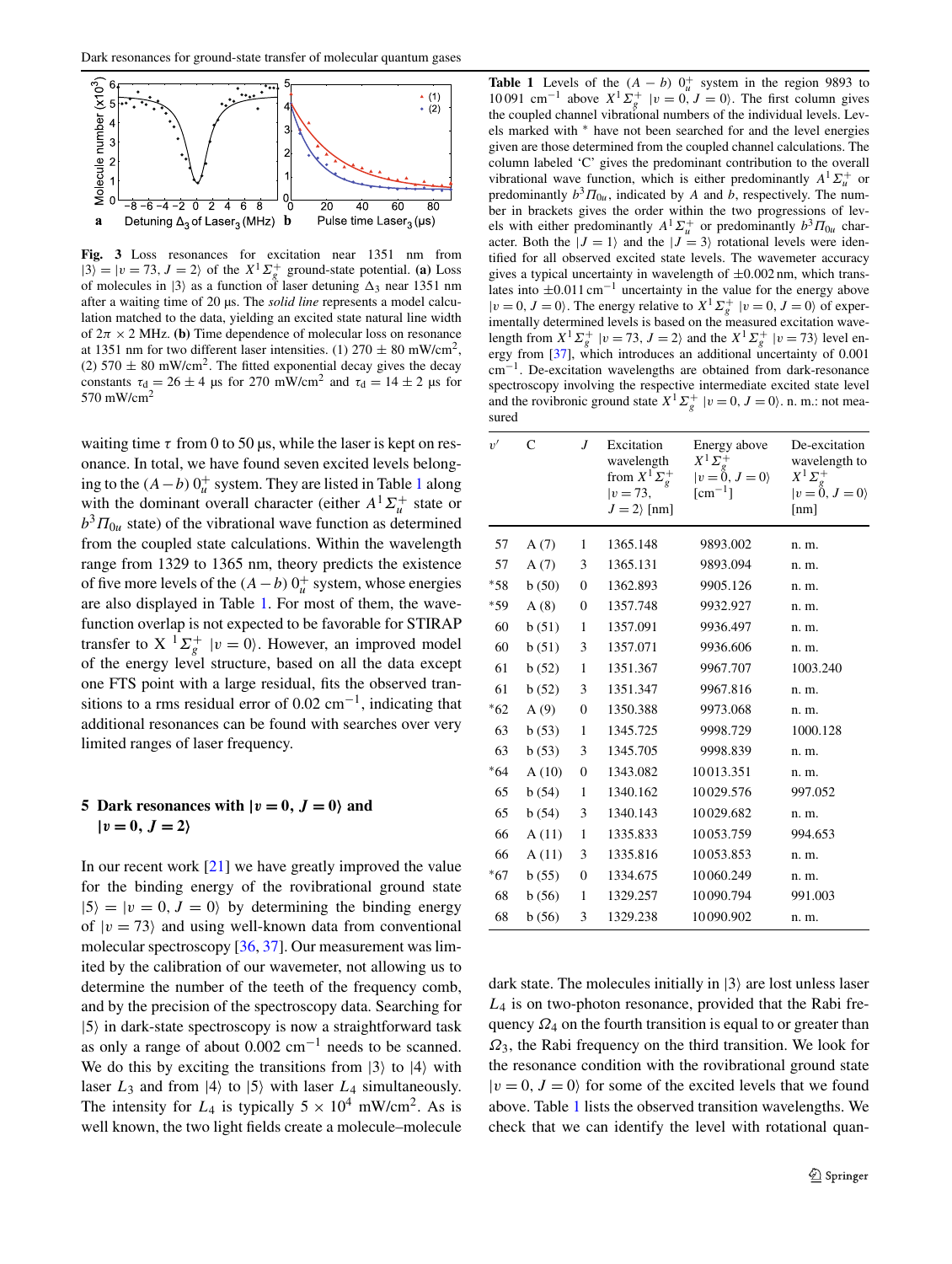<span id="page-5-0"></span>

**Fig. 4** Dark resonances involving  $X^1 \Sigma_g^+$  state levels  $|v = 73, J = 2\rangle$ and  $|v = 0\rangle$  for two different intermediate levels. **a**, **b** Dark resonances with  $X^1 \Sigma_g^+$   $|v = 0, J = 0\rangle$  and  $|v = 0, J = 2\rangle$  involving the  $0^+_u$  excited state level  $|v' = 63, J = 1\rangle$  at an excitation wavelength near 1345 nm. **c**, **d** Dark resonances with  $X^1 \Sigma_g^+$   $|v = 0, J = 0\rangle$  and  $|v = 0, J = 2\rangle$ involving the excited state level  $|v' = 61, J = 1\rangle$  at an excitation wavelength near 1351 nm. The *solid line* in **d** is the result of a model calculation, solving the three-level master equation including laser bandwidth and loss, matched to the data giving  $\Omega_3 = 2\pi \times 6 \text{ kHz } \sqrt{I/(mW/cm^2)}$ and  $\Omega_4 = 2\pi \times 4$  kHz  $\sqrt{I/(mW/cm^2)}$  for  $X^1 \Sigma_g^+$  | $v = 0, J = 2$ }. The corresponding calculation for  $X^1 \Sigma_g^+$   $|v = 0, J = 0\rangle$  yields  $2\pi \times 5$  kHz  $\sqrt{I/(mW/cm^2)}$ 

tum number  $J = 2$  as the rotational energy splitting is well known. Figure 4 shows typical molecular dark resonances when we set  $L_4$  on resonance and step the detuning  $\Delta_3$  of  $L_3$ near 1350 nm. From a three-level model matched to the data for the dark resonances, taking into account off-resonant excitations and laser line widths, we determine the molecular transition strengths as given by the normalized Rabi frequencies. One of the two-photon transitions appears to be a particularly good candidate for STIRAP ground-state transfer. It involves the excited state level  $|4\rangle$  with vibrational number  $v' = 61$  of the  $(A - b)$   $0<sub>u</sub><sup>+</sup>$  system at ~1351 nm. For the transitions from  $|3\rangle$  to  $|4\rangle$  and from  $|4\rangle$  to  $|5\rangle$  the normalized Rabi frequencies are  $\Omega_3 = 2\pi \times 6 \text{ kHz} \sqrt{I/(\text{mW}/\text{cm}^2)}$ and  $\Omega_4 = 2\pi \times 5$  kHz  $\sqrt{I/(mW/cm^2)}$ , respectively. These values carry an estimated error of 50% as the laser beam parameters for  $L_3$  and  $L_4$  are not well determined. A comparison with a typical atomic transition strength of  $\Omega_a$  =  $2\pi \times 5$  MHz  $\sqrt{I/(mW/cm^2)}$  giving  $|\Omega_3/\Omega_a|^2 \approx 10^{-6}$ and  $|\Omega_4/\Omega_a|^2 \approx 10^{-6}$  reflects the minuteness of the wavefunction overlap. Nevertheless, their value is sufficient for STIRAP as seen in our recent work [[21\]](#page-6-0). Also, they are of similar magnitude. This facilitates STIRAP, for which the peak Rabi frequencies should be approximately equal for optimum performance.

## **6 Conclusion**

We observed several two-photon dark resonances that connect the intermediate rovibrational level  $|v = 73, J = 2\rangle$ of the  $X^1 \Sigma_g^+$  ground-state potential with the rovibrational ground state  $|v = 0, J = 0\rangle$ . At least one of the two-photon transitions is sufficiently strong for implementing STIRAP to  $|v = 0, J = 0\rangle$  in the quantum gas regime, paving the way for the realization of a BEC of ground-state molecules. STI-RAP can in principle be implemented in two ways, either in the form of two sequential two-photon STIRAP steps, or in the form of four-photon STIRAP [[38,](#page-6-0) [39](#page-6-0)]. An attractive strategy for the production of a BEC of ground-state molecules relies on the addition of an optical lattice. Starting from an atomic BEC, pairs of atoms at individual lattice sites are produced in a superfluid-to-Mott-insulator transition [\[40](#page-6-0)]. These pairs can then be very efficiently associated on a Feshbach resonance and subsequently transferred to the rovibronic ground state with STIRAP. The lattice has the advantage of shielding the molecules against inelastic collisions during the association process and subsequent state transfer. As proposed by Jaksch et al. [[41](#page-6-0)], dynamical melting of the lattice should ideally result in the formation of a BEC of molecules in the rovibronic ground state in a Mottinsulator-to-superfluid-type transition.

**Acknowledgements** We are indebted to R. Grimm for generous support and we thank E. Tiemann for valuable discussions and C. Amiot for providing the FTS data of LAC on Cs<sub>2</sub>. We gratefully acknowledge funding by the Austrian Ministry of Science and Research (BMWF) and the Austrian Science Fund (FWF) in the form of a START prize grant and by the European Science Foundation (ESF) in the framework of the EuroQUAM collective research project QuDipMol. R.H. acknowledges support by the European Union in the form of a Marie Curie International Incoming Fellowship (IIF). The work at Stony Brook was supported by the US NSF, under grant PHY0652459.

### **References**

- 1. K. Southwell (ed.), Nature (Insight) **416**, 205 (2002)
- 2. J. Doyle, B. Friedrich, R.V. Krems, F. Masnou-Seeuws, Eur. Phys. J. D **31**, 149 (2004)
- 3. R.V. Krems, Phys. Chem. Chem. Phys. **10**, 4079 (2008)
- 4. S.Y.T. van de Meerakker, H.L. Bethlem, G. Meijer, Nat. Phys. **4**, 595 (2008)
- 5. K.M. Jones, E. Tiesinga, P.D. Lett, P.S. Julienne, Rev. Mod. Phys. **78**, 483 (2006)
- 6. A.N. Nikolov, J.R. Ensher, E.E. Eyler, H. Wang, W.C. Stwalley, P.L. Gould, Phys. Rev. Lett. **84**, 246 (2000)
- 7. J.M. Sage, S. Sainis, T. Bergeman, D. DeMille, Phys. Rev. Lett. **94**, 203001 (2005)
- 8. M. Viteau, A. Chotia, M. Allegrini, N. Bouloufa, O. Dulieu, D. Comparat, P. Pillet, Science **321**, 232 (2008)
- 9. J. Deiglmayr, A. Grochola, M. Repp, K. Mörtlbauer, C. Glück, J. Lange, O. Dulieu, R. Wester, M. Weidemüller, Phys. Rev. Lett. **101**, 133004 (2008)
- 10. Ultracold Fermi Gases, Proc. International School of Physics Enrico Fermi, Course CLXIV, ed. by M. Inguscio, W. Ketterle, C. Salomon (IOS Press, Amsterdam, 2008)